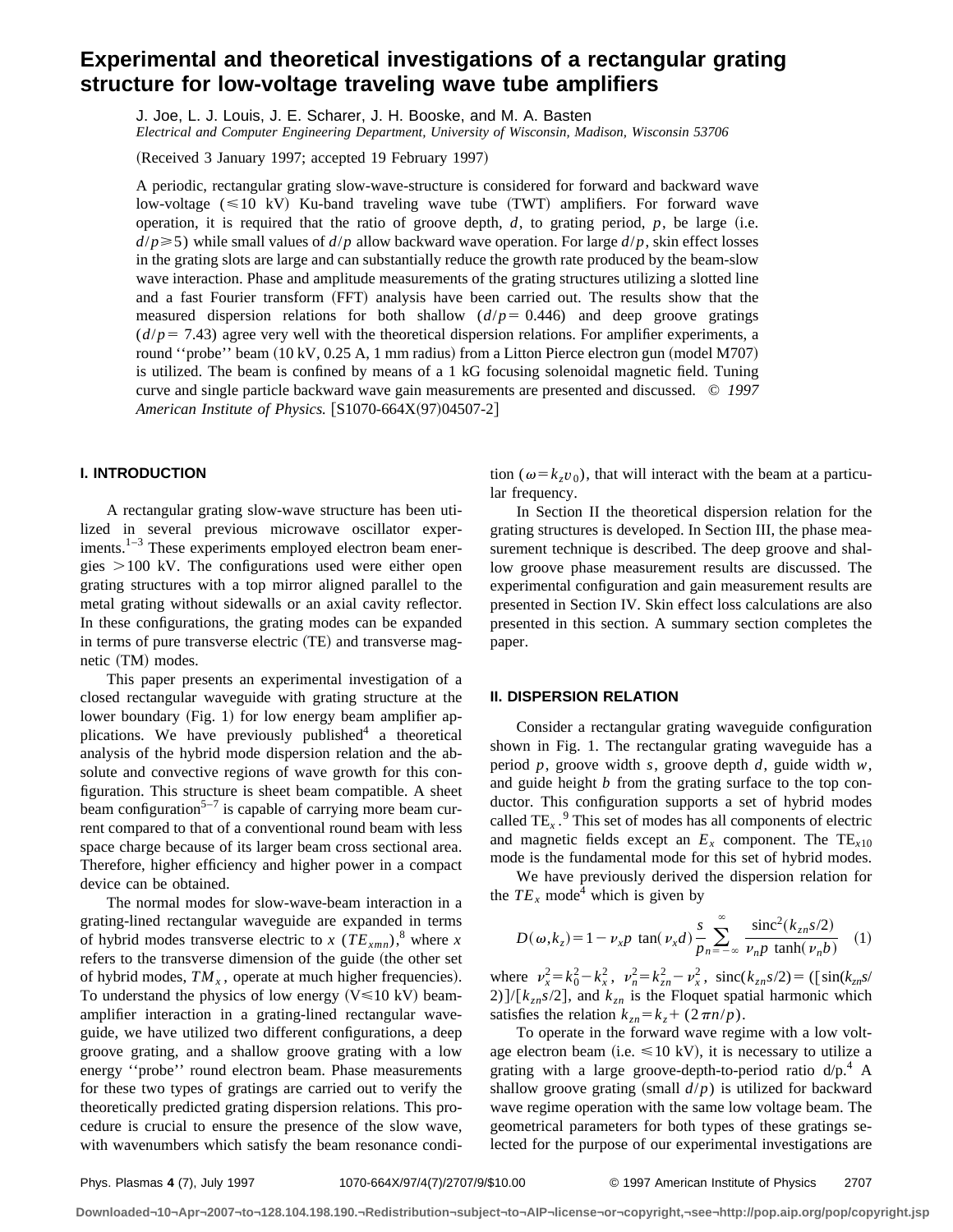

FIG. 1. Rectangular waveguide grating geometry.

listed in Table I. These parameters will be utilized throughout the paper to refer to shallow and deep groove gratings.

Utilizing the parameters in Table I and applying  $Eq.(1)$ , one obtains the dispersion relations shown in Fig. 2. With the same 10 kV beam, the resonance interaction point occurs in different regimes for the two gratings. For a deep groove grating, the resonance point occurs in the regime where the phase and group velocities of the slow wave propagate in the same direction. Conversely, for the shallow groove grating case, the resonance point occurs in the region where the phase and group velocities propagate in opposite directions.

## **III. PHASE MEASUREMENTS**

## **A. Experimental configuration**

Phase measurements for deep and shallow groove gratings were carried out to verify the theoretical grating dispersion relation. This procedure is crucial to verify the predicted mode and wavenumber that will interact with the beam at the resonance frequency. The scheme for the phase measurement experiment is shown in Fig. 3.

A slot was cut along an OFHC (oxygen-free-highconductivity) copper channel block. Four 8.89 cm segment combinations of smooth surface and grating pieces were inserted from below into the channel to form a smooth wall waveguide and a rectangular waveguide grating slow wave structure, respectively. A microwave signal from a synthesizer was connected to an SMA-to-Ku-band-waveguide coupler through a  $-10$  dB directional coupler. The signal from the output port of the directional coupler was launched into one end of the rectangular grating through a Ku-band waveguide. The signal from the  $-10$  dB directional coupler port



FIG. 2. TE*x*<sup>10</sup> dispersion curves for deep groove and shallow groove gratings.



FIG. 3. Experimental set up for phase measurements.

was connected to the local oscillator (LO) port of a mixer and was used as the reference signal. The other end of the rectangular grating waveguide was terminated with a matched load. A dipole probe made out of microcoax was inserted into the slot of the channel block to probe the microwave signal which propagates in the rectangular grating waveguide. The probe signal was connected to the rf port of the mixer and mixed with the reference signal. A motor was utilized to drive the probe in linear motion over the slots to obtain the signal phase variation as a function of axial position in the waveguide. The dc output trace from the mixer's intermediate frequency  $(\text{IF})$  port which contains the rectangular grating waveguide phase information was recorded and observed using a digitizing oscilloscope. A fast Fourier transform (FFT) of this trace was performed to obtain the  $k_z$ -spectrum of the wave propagating in the rectangulargrating-waveguide.

#### **B. Analysis**

Mathematically, the dc output trace from the mixer can be described as follows. Let the reference signal fed into the mixer's LO port be  $V_{\text{LO}} \cos(\omega t + \phi_{\text{LO}})$ .  $\phi_{\text{LO}}$  is the phase shift from the directional coupler's  $-10$  dB port via a coaxial line to the mixer's LO port. The reflection coefficients due to the discontinuity at the Ku-band waveguide-grating interface at the input and output ends can be represented by  $\Gamma_1 \angle \theta_1$  and  $\Gamma_2 \angle \theta_2$ , respectively. The reflection of the incident wave due to the probe can be written as  $\Gamma_p \angle \theta_p$  where  $\Gamma_1$ ,  $\Gamma_2$ , and  $\Gamma_p$  are real numbers.

The fields inside the rectangular grating can be written in terms of forward wave and backward wave fields. The voltage representing these fields reads as

$$
V_{FW} = \sum_{n=-\infty}^{\infty} V_n^+ \cos(\omega t + k_{zn} z + \phi_n^+),
$$
 (2)

$$
V_{BW} = \sum_{n=-\infty}^{\infty} V_n^- \cos(\omega t + k_{zn}(l-z) + \phi_n^-). \tag{3}
$$

TABLE I. Grating parameters for deep and shallow groove gratings.

| Grating type   | $p$ (mm) | $d$ (mm) | $s$ (mm) | $a$ (mm) | $b$ (mm) |
|----------------|----------|----------|----------|----------|----------|
| Shallow groove | 3.556    | 1.588    | 1.778    | 15.799   | 5.08     |
| Deep groove    | 0.889    | 6.604    | 0.445    | 15.799   | 5.08     |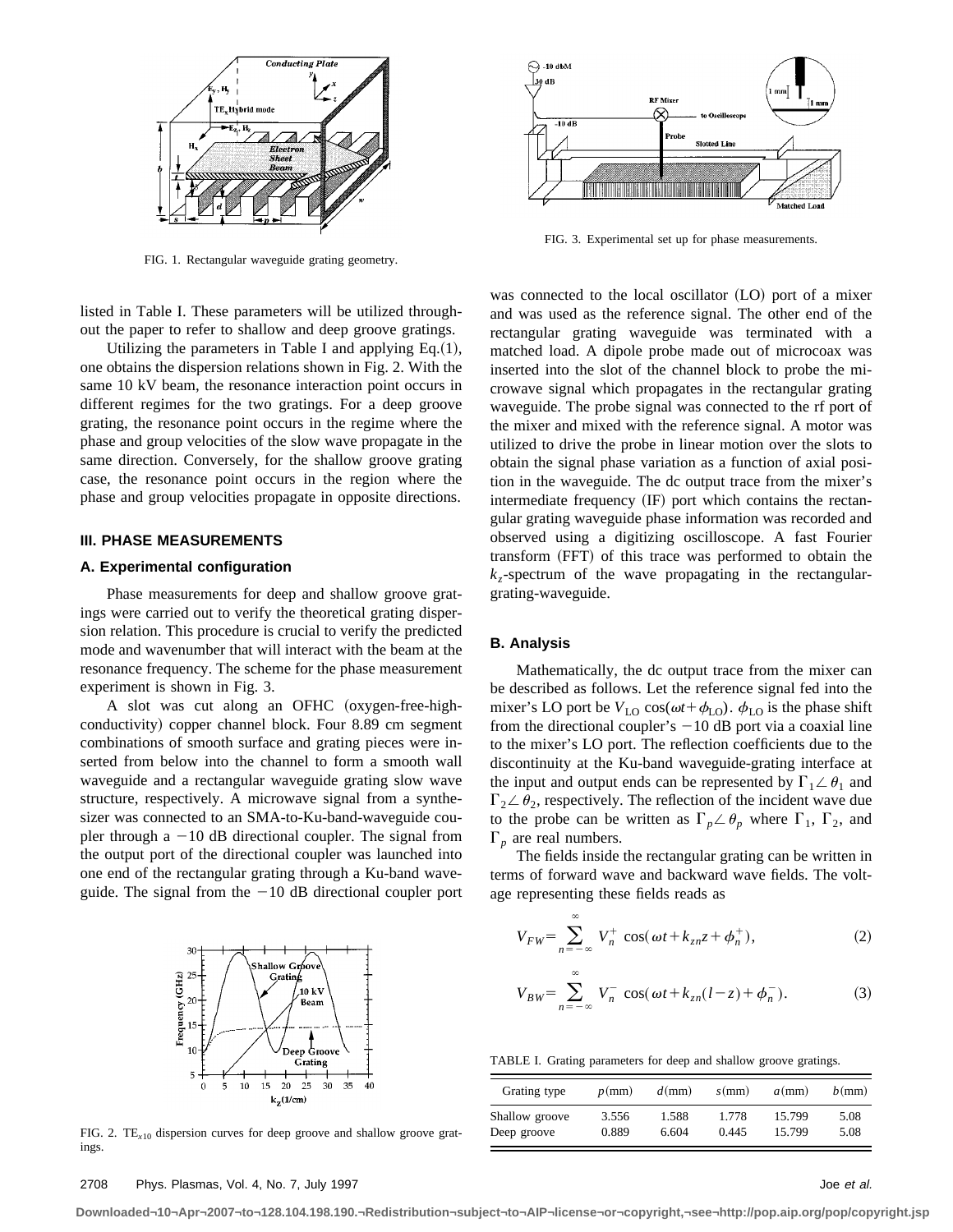$V_{FW}$  and  $V_{BW}$  are forward wave and backward wave voltages,  $\phi_n^+$  and  $\phi_n^-$  are phase shifts due to propagation path and intermediate components that the signal passes through from the synthesizer to the rectangular grating waveguide.

The total voltage detected by the dipole probe is given by

$$
V_{p} = \kappa \sum_{n=-\infty}^{\infty} \{ V_{n}^{+} \cos(\omega t + k_{zn} z + \phi_{n}^{+}) + V_{n}^{-} \cos(\omega t + k_{zn}(l-z) + \phi_{n}^{-}) + \Gamma_{2} V_{n}^{+} \cos(\omega t + k_{zn}(l-z) + \phi_{n}^{+} + \theta_{2})
$$
  
+  $\Gamma_{1} V_{n}^{-} \cos(\omega t + k_{zn} z + \phi_{n}^{-} + \theta_{1}) + \Gamma_{1} \Gamma_{p} V_{n}^{+} \cos(\omega t + k_{zn} 3 z + \phi_{n}^{+} + \theta_{1} + \theta_{p}) + \Gamma_{2} \Gamma_{p} V_{n}^{-} \cos(\omega t + k_{zn} 3 (l-z) + \phi_{n}^{-} + \theta_{2} + \theta_{p}) + \text{H.O.T.} \}$  (4)

 $\kappa$  is the dipole probe coupling parameter,  $\Gamma_2 V_n^+$  is the forward wave reflected by output end discontinuity,  $\Gamma_1 V_n^-$  is the backward wave reflected by the input end discontinuity.  $\Gamma_p\Gamma_1V_n^+$  is the forward wave which is reflected back and forth by the probe and input end discontinuity, and  $\Gamma_p \Gamma_2 V_n$  is the backward wave which is reflected back and forth by the probe and output end discontinuity. H.O.T. represents higher-order-terms which make a small contribution to Eq. (4).

The output from the mixer IF port is obtained by multiplying the mixer LO port signal to the mixer rf port signal which is equal to  $V_p$ . To first-order, the terms are given by  $V_{\text{IF}} = V_{\text{IF}}^{\text{dc}} + V_{\text{IF}}^{\text{ac}}$  where,

$$
V_{\text{IF}}^{\text{dc}} = \frac{\kappa V_{\text{LO}}}{2} \sum_{n=-\infty}^{\infty} \{V_{n}^{+} \cos(k_{zn}z + \phi_{n}^{+} - \phi_{\text{LO}}) + V_{n}^{-} \cos(k_{zn}(l-z) + \phi_{n}^{-} - \phi_{\text{LO}}) + \Gamma_{2}V_{n}^{+} \cos(k_{zn}(l-z) + \phi_{n}^{+} + \theta_{2} - \phi_{\text{LO}}) + \Gamma_{1}V_{n}^{-} \cos(k_{zn}z + \phi_{n}^{-} + \theta_{1} - \phi_{\text{LO}}) + \Gamma_{1} \Gamma_{p}V_{n}^{+} \cos(k_{zn}z + \phi_{n}^{+} + \theta_{1} + \theta_{p} - \phi_{\text{LO}}) + \Gamma_{2} \Gamma_{p}V_{n}^{-} \cos(k_{zn}3(l-z) + \phi_{n}^{-} + \theta_{2} + \theta_{p} - \phi_{\text{LO}}) + \text{H.O.T}^{\text{dc}}.\}, \qquad (5)
$$
  

$$
V_{\text{IF}}^{\text{ac}} = \frac{\kappa V_{\text{LO}}}{2} \sum_{n=-\infty}^{\infty} \{V_{n}^{+} \cos(2\omega t + k_{zn}z + \phi_{n}^{+} + \phi_{\text{LO}}) + V_{n}^{-} \cos(2\omega t + k_{zn}(l-z) + \phi_{n}^{-} + \phi_{\text{LO}}) + \Gamma_{2}V_{n}^{+} \cos(2\omega t + k_{zn}(l-z) + \phi_{n}^{+} + \theta_{2} + \phi_{\text{LO}}) + \Gamma_{1}V_{n}^{-} \cos(2\omega t + k_{zn}z + \phi_{n}^{-} + \theta_{1} + \phi_{\text{LO}}) + \Gamma_{1} \Gamma_{p}V_{n}^{+} \cos(2\omega t + k_{zn}3z + \phi_{n}^{+} + \theta_{1} + \theta_{p} + \phi_{\text{LO}}) + \Gamma_{2} \Gamma_{p}V_{n}^{-} \cos(2\omega t + k_{zn}3(l-z) + \phi_{n}^{-} + \theta_{2} + \theta_{p} + \phi_{\text{LO}}) + \text{H.O.T}^{\text{ac}}.\} (6)
$$

 $V_{\text{IF}}^{\text{dc}}$  is the dc component of IF port output and  $V_{\text{IF}}^{\text{ac}}$  is the IF port output signal at a frequency twice that of the input microwave signal. The dc part is easily detected by oscilloscope.

By performing a Fourier transform with respect to *z* on the dc component of the IF port output, the spectra of wavenumbers  $k_z$  inside the rectangular grating waveguide can be obtained.

$$
\mathscr{D}_{\text{IF}}^{\text{dc}}(k_z) = \mathscr{F}\{V_{\text{IF}}^{\text{dc}}(z)\}.
$$
\n(7)

The results, if  $H.O.T^{dc}$ . are neglected, can be written as,

$$
\mathcal{V}_{IF}^{dc}(k_z) = \frac{\kappa V_{LO} \pi}{2} \sum_{n=-\infty}^{\infty} \{ [V_n^+ + V_n^- + \Gamma_2 V_n^+ + \Gamma_1 V_n^- ]
$$
  
 
$$
\times \delta(k_z \pm k_{zn}) + [\Gamma_1 \Gamma_p V_n^+ + \Gamma_2 \Gamma_p V_n^- ]
$$
  
 
$$
\times \delta(k_z \pm 3k_{zn}) \}. \tag{8}
$$

The spectrum of  $\mathcal{V}_{\text{IF}}^{\text{dc}}(k_z)$  consists of  $\pm k_{zn}$ ,  $n=0,1,2...$ , and  $\pm 3k_{zn}$ . If H.O.T<sup>dc</sup>. are included,  $\pm (2m+1)k_{zn}$  will be part of the solution to Eq.  $(8)$ , where  $m=2,3, \ldots$ , Note that the wavenumber spectra, during the Fourier transform calculations, are independent of all constant phase shifts components in Eq. (5) such as  $\theta_1$ ,  $\phi_n^+$ . Reflections due to input and output end discontinuities add odd multiple wavenumber harmonics to the measurements.

## **C. Results**

The dc output traces from the IF port on a long-timescale oscilloscope ( $\approx$ 2 min) were acquired utilizing a Lab View data acquisition software package. These data are then post-processed by utilizing the Matlab FFT package to obtain the wavenumber spectra information.

An illustrative example of a dc output trace and its FFT is shown in Figs.  $4(a)$  and  $4(b)$ , respectively. This is a shallow groove case operating at 12.2 GHz. The primary signal is the fundamental spatial harmonic and the groove structure modulating the primary signal shown in Fig.  $4(a)$  consists of high-order spatial harmonics. The third harmonic of the fundamental forward wave space harmonic is due to the small reflection of the signal by the probe which also modulates the primary signal such that the signal shape is no longer purely sinusoidal. The wavenumber spectrum of the longitudinal spatial trace is shown in Fig.  $4(b)$  where it is easy to recognize the spectra of the fundamental spatial harmonic, third harmonic of the fundamental spatial harmonic, and the first-order spatial harmonic.

#### **1. Shallow groove configuration**

The shallow groove dispersion relation measurement agrees very well with the theoretical one. This is illustrated in Fig. 5. With the phase measurement technique, we are able to capture both the fundamental spatial harmonic and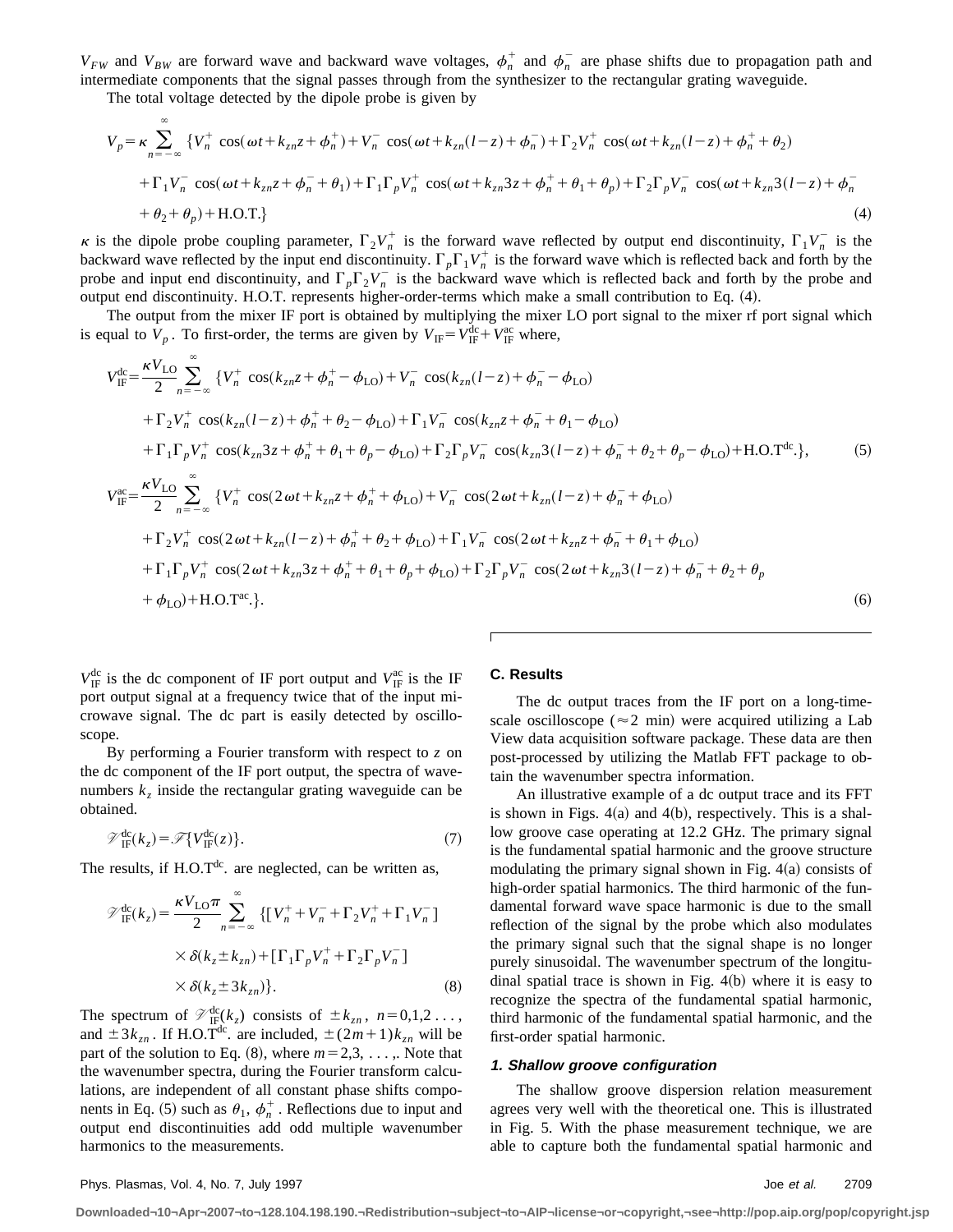

FIG. 4. Phase measurement illustrative example. (a) Spatial variation. (b) FFT of spatial variation.

the first-order spatial harmonic for the fundamental hybrid mode  $TE_{x10}$ . Note that along with the spatial harmonics, the third harmonic of the fundamental spatial harmonic is also present due to the probe's reflection. This is an artifact of the phase measurement system and would not be present in the absence of the probe.

Since the microwave system used for the phase measurements is calibrated up to 18 GHz (limited primarily by the



FIG. 5. Experimental results of shallow groove dispersion relation.



FIG. 6. Experimental results of deep groove dispersion relation.

mixer and the directional coupler), the phase measurements are discontinued at this frequency.

#### **2. Deep groove configuration**

The theoretical dispersion relation for a deep groove grating utilizing Eq.  $(1)$  and the measured dispersion relation using the phase measurement method described previously are compared in Fig. 6. Note that the third harmonic of the fundamental spatial harmonic due to probe reflections is no longer present. This is due to the large skin effect losses for the TE*x*<sup>10</sup> mode in a deep groove grating. The reflected signal from the probe becomes very weak after traveling three times the path length from the beginning of the grating to the probe. The third harmonic of the high order  $TE_{x11}$  mode is still detectable (not shown in the figure) since the skin loss for this mode is small for the 15.5 to 17 GHz frequency range.

The deep groove grating measured dispersion relation agrees very well with the calculated ones both for the  $TE_{x10}$  and the  $TE_{x11}$  modes. It is very difficult, however, to access the flat part of the  $TE_{x10}$  dispersion curve  $(14.0 \text{ GHz})$  $\epsilon$  frequency  $\leq$  14.5 GHz) because the loss due to skin effect absorption is large. The higher-order-spatial-harmonic power level is much smaller compared to the primary signal so that the FFT of  $V_{IF}^{dc}$  no longer resolves the higher-order-spatialharmonic content.

## **IV. GAIN MEASUREMENTS**

## **A. Experimental setup**

Figure 7 illustrates the schematic of the grating amplifier experiment. The electron beam is generated by an M707 Litton thermionic Pierce electron gun. The beam cross section is round and has a 1 mm radius. The perveance of the electron gun is  $0.26 \mu$  pervs. The beam is focused and transported by a 1 kG solenoidal dc magnetic field. The grating is placed inside the vacuum chamber. A pressure of  $10^{-8}$  Torr inside the vacuum chamber is achieved during the experiment. The position of the grating with respect to electron beam can be mechanically adjusted from outside of vacuum chamber utilizing linear motion feedthrus. The pulse width of the beam is 30  $\mu$ s. The beam is diverted at the downstream end to a OFHC copper beam dump.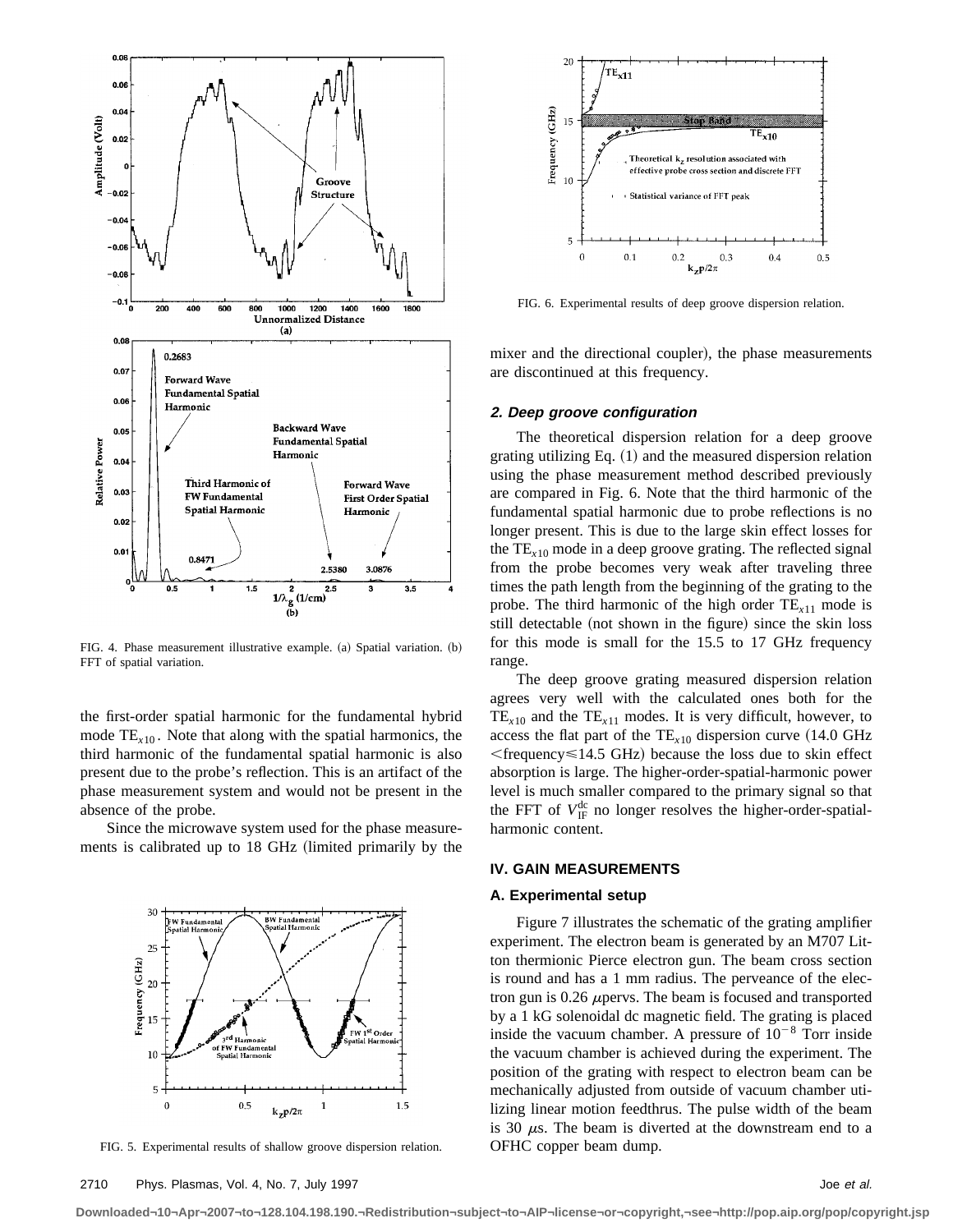

FIG. 7. Assembly for rectangular waveguide grating single particle gain experiment.

The microwave coupling and detection systems are illustrated in Fig. 8. Small loop antennas are transversely inserted at each end of the smooth wall rectangular waveguide for input and output TE*z*<sup>10</sup> mode coupling. The diameter of each loop is 2 mm. Broadband, high vacuum compatible, silicon carbide attenuator fins are placed at both ends of rectangular waveguides. They provide excellent suppression  $(-20 \text{ dB})$ of unwanted end reflections and prevent the system from self-oscillation. For forward-wave-mode operation, the input signal is coupled into the grating through the upstream loop and detected by the downstream loop and vice versa for backward-wave-mode operation. The detected signal is fed into a narrowband tuned filter and amplified before being fed to a broadband crystal diode detector. The tuned filter is a Gaussian filter with a 20 MHz bandwidth.

Both rectangular waveguides are electrically isolated from the grating structure utilizing high-vacuum-compatible thin mica insulators. This isolation allows the measurement of beam currents which intercept each section of the structure.

## **B. Deep groove configuration for forward-wave-mode regime**

From the previous theoretical considerations, forwardwave-mode operation with a 10 kV beam voltage is feasible for the deep groove configuration. The beam-slow wave resonance condition should occur at a frequency close to



FIG. 8. Diagram for rectangular waveguide grating coupler and detection system.

14.2 GHz. However, the expected small signal gain was not bserved experimentally. This was determined to be due to arge skin effect losses in the deep groove grating structure.

Generally, the small skin loss for a rectangular waveuide grating can be obtained from the relation $10$ 

$$
\alpha = \frac{\oint_{\ell} \overline{H}_{\tau} \cdot \overline{H}_{\tau}^{*} d\ell}{2\sigma \delta \int_{s} \text{Re}(\overline{E}_{i} \times \overline{H}_{i}^{*}) ds},
$$
\n(9)

where  $\overline{H}_{\tau}$  is magnetic field component tangential to the waveguide walls,  $\sigma$  is the material conductivity,  $\delta$  is the skin waveguide walls,  $\sigma$  is the material conductivity,  $\sigma$  is the skin depth, and  $\overline{E}_t$  and  $\overline{H}_t$  are the transverse components of the electromagnetic field. For a rectangular waveguide grating, the skin loss calculation is simplified if it is carried out over one grating period  $p$ . The unit for  $\alpha$  becomes Neper/period instead of Neper/meter. The skin effect loss for one period  $[Eq. (9)]$  becomes

$$
\alpha p = \frac{\int_0^p \oint_C \overline{H}_\tau \cdot \overline{H}_\tau^* d\ell dz}{2 \sigma \delta \frac{1}{p} \int_0^p \int_s \text{Re}(\overline{E}_t \times \overline{H}_t^*) ds dz}.
$$
 (10)

The expression for skin loss in Eqs.  $(9)$  and  $(10)$  only holds for weak damping, that is, when  $\alpha/k_{z0} \ll 1$ .<sup>11</sup>

The rectangular waveguide grating can be divided into two regions (see Fig. 1).  $0 \le y \le d$ ,  $0 \le z \le s$  is region I and  $d \le y \le b$  is region II. The magnetic field components in region I are

$$
H_x^I = \frac{H_0}{j\omega\mu_0} v_x^2 \sin(k_x x) \cos(\nu_x y),
$$
  
\n
$$
H_y^I = -\frac{H_0}{j\omega\mu_0} k_x \nu_x \cos(k_x x) \sin(\nu_x y),
$$
\n(11)

and a partial set of the electromagnetic field components in region II are

$$
H_x^{\text{II}} = \frac{\nu_x^2}{j\omega\mu_0} \sin(k_x x) \sum_{n=-\infty}^{\infty} A_n \cosh(\nu_n (b-y)) e^{-jk_{zn}z},
$$
  
\n
$$
H_y^{\text{II}} = -\frac{k_x}{j\omega\mu_0} \cos(k_x x) \sum_{n=-\infty}^{\infty} A_n \nu_n
$$
  
\n
$$
\times \sinh(\nu_n (b-y)) e^{-jk_{zn}z},
$$
  
\n
$$
H_z^{\text{II}} = -\frac{k_x}{j\omega\mu_0} \cos(k_x x) \sum_{n=-\infty}^{\infty} j k_{zn} A_n
$$
  
\n
$$
\times \cosh(\nu_n (b-y)) e^{-jk_{zn}z},
$$
  
\n
$$
E_y^{\text{II}} = \sin(k_x x) \sum_{n=-\infty}^{\infty} j k_{zn} A_n \cosh(\nu_n (b-y)) e^{-jk_{zn}z}.
$$

 $A_n$  and  $H_0$  are field coefficients. By matching  $H_x^{\text{I}}$  and  $H_x^{\text{II}}$  at  $y = d$ ,  $0 \le z \le s$ ,  $A_n$  can be expressed in terms of  $H_0$  as

$$
A_n = \frac{\nu_x s H_0 \sin(\nu_x d) \text{sinc}(k_{zn} s/2) e^{jk_{zn} s/2}}{\nu_n d \sinh(\nu_n (b-d))}.
$$
 (13)

Phys. Plasmas, Vol. 4, No. 7, July 1997 **Joe et al.** 2711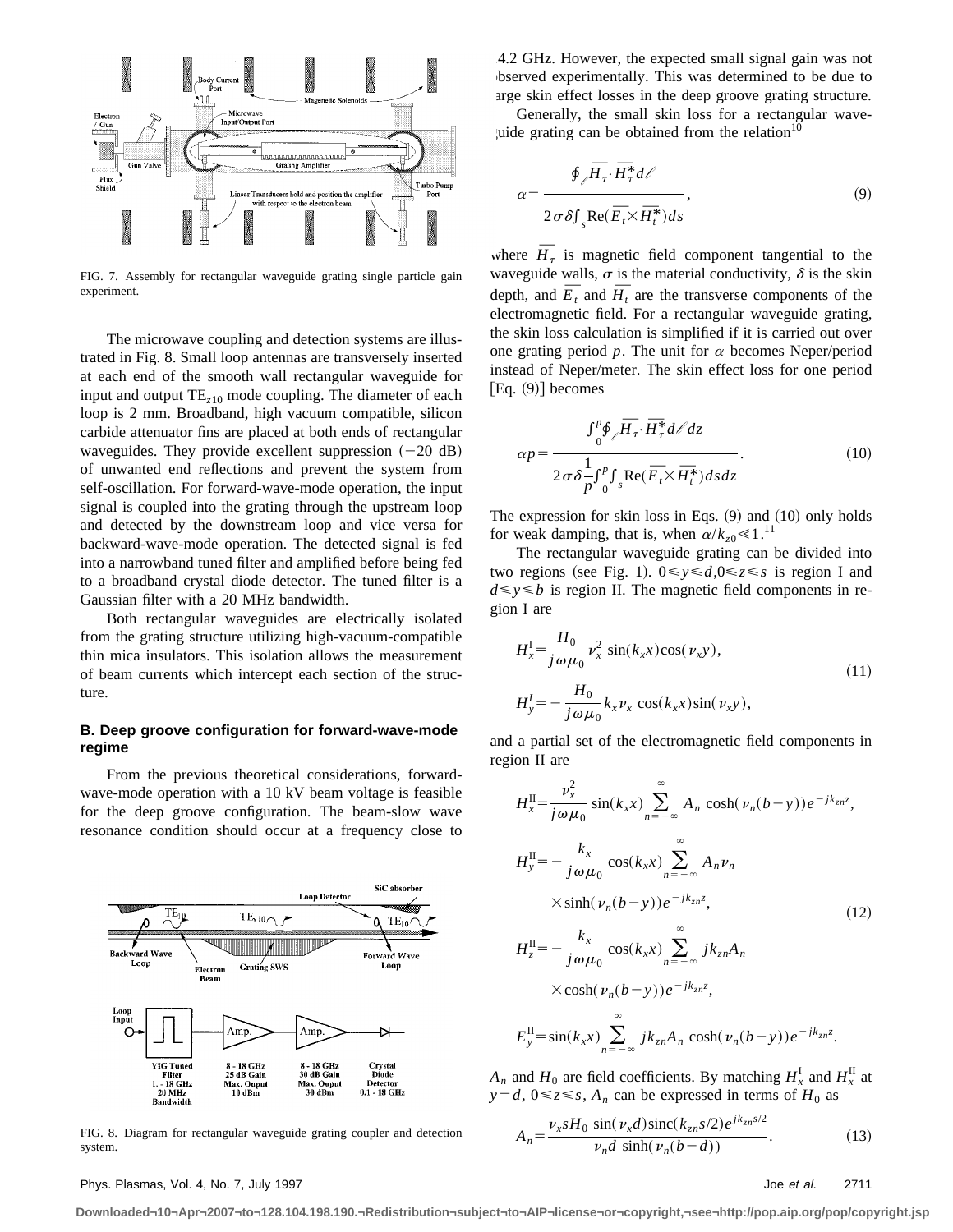

FIG. 9. The calculated and experimental data for skin loss and the ratio of  $\alpha/k_{z0}$  for the deep groove grating.

By evaluating all the magnetic fields at the waveguide and groove walls and carrying out the integral in the numerator of Eq.  $(10)$ , evaluating the denominator of Eq.  $(10)$  using  $E_y^{\text{II}}$  and  $H_x^{\text{II}}$  and substituting the results utilizing the relation in Eq.  $(13)$ , one obtains

$$
\alpha p = \frac{\zeta + \psi}{2\sigma \delta P},\tag{14}
$$

where

$$
\zeta = \frac{1}{(\omega \mu_0)^2 \sin^2(\nu_x d)} \left\{ \frac{as \nu_x^2 \sin^2(\nu_x d)}{2} + k_x^2 s \right\}
$$

$$
\times \left[ d - \frac{\sin(2 \nu_x d)}{2 \nu_x} \right] + \frac{ad k_0^2}{2} + a \left[ \nu_x^2 - k_x^2 \right] \frac{\sin(2 \nu_x d)}{4 \nu_x}, \tag{15}
$$

$$
\psi = \frac{ps^2}{(\omega \mu_0 d)^2} \sum_{n=-\infty}^{\infty} \frac{\text{sinc}^2(k_{zn}s/2)}{\nu_n^2 \text{sinh}^2(\nu_n(b-d))}
$$
  

$$
\times \left\{ \frac{a}{2} [\cosh^2(\nu_n(b-d)) + 1] [\nu_x^4 + k_x^2 k_{zn}^2] + k_x^2 \frac{\text{sinh}(2\nu_n(b-d))}{2\nu_n} [\nu_n^2 + k_{zn}^2] + k_x^2 (b-d) [\kappa_{zn}^2 - \nu_n^2] \right\},\
$$
  

$$
P = \frac{as^2 \nu_x^2}{4\omega \mu_0 d^2 \nu_n} \sum_{n=-\infty}^{\infty} \frac{k_{zn} \text{sinc}^2(k_{zn}s/2)}{\nu_n^2 \text{sinh}^2(\nu_n(b-d))} \times \left\{ (b-d) + \frac{\text{sinh}(2\nu_n(b-d))}{2\nu_n} \right\}
$$

 $\zeta$  and  $\psi$  are the terms that describe the skin effect loss in regions I and II, respectively.

Figures 9 and 10 illustrate the calculated skin effect loss and the ratio of  $\alpha/k_{z0}$  for deep and shallow groove gratings, respectively (the parameters for both gratings are shown on Table I). For both cases, the skin effect losses are high near



FIG. 10. The calculated skin loss and the ratio of  $\alpha/k_{z0}$  for the shallow groove grating.

the cutoff and stop-band frequencies where the group velocities are close to zero. The loss near the cutoff frequency for the  $TE_{x10}$  mode is on the order of that corresponding to the  $TE<sub>z10</sub>$  mode. Note that in Fig. 9, Eq.  $(14)$  is no longer rigorously valid for frequencies above 12.25 GHz (for the  $TE<sub>x10</sub>$ ) mode) since the ratio of  $\alpha/k_{z0}$  is no longer small (i.e.  $\alpha/k_{z0}$  (0.1). By comparing Figs. 9 and 10, the skin effect loss for the deep groove grating is shown to be much larger than that corresponding to the shallow groove grating at the desired Ku-band operation frequency of 12-16 GHz (this is why we are able to observe small signal gain for a shallow groove grating which is discussed in the next subsection). The dominant loss for the deep groove grating comes from the wall surface areas at  $z = 0$  and  $z = s$  in region I (see Fig. 1). These surface areas for the shallow groove grating are only about one-fifth of those for the deep groove grating. Therefore, the skin effect loss can be reduced by decreasing the groove depth, *d*, of the grating. The calculated skin effect losses for the deep groove grating agree quite well with the network analyzer measurements for frequencies below 12.25 GHz as shown in Fig. 9. For example, at 12 GHz, the theoretically predicted loss is  $-20$  dB for a 100 grating period. The measured skin effect loss is  $-18$  dB. Note that at this frequency, the calculated loss is marginally valid since  $\alpha/k_{z0} \approx 0.1$ .

Figure 11 plots the shallow groove grating skin loss per



FIG. 11. Shallow groove grating skin loss per period versus normalized frequency for various groove depths.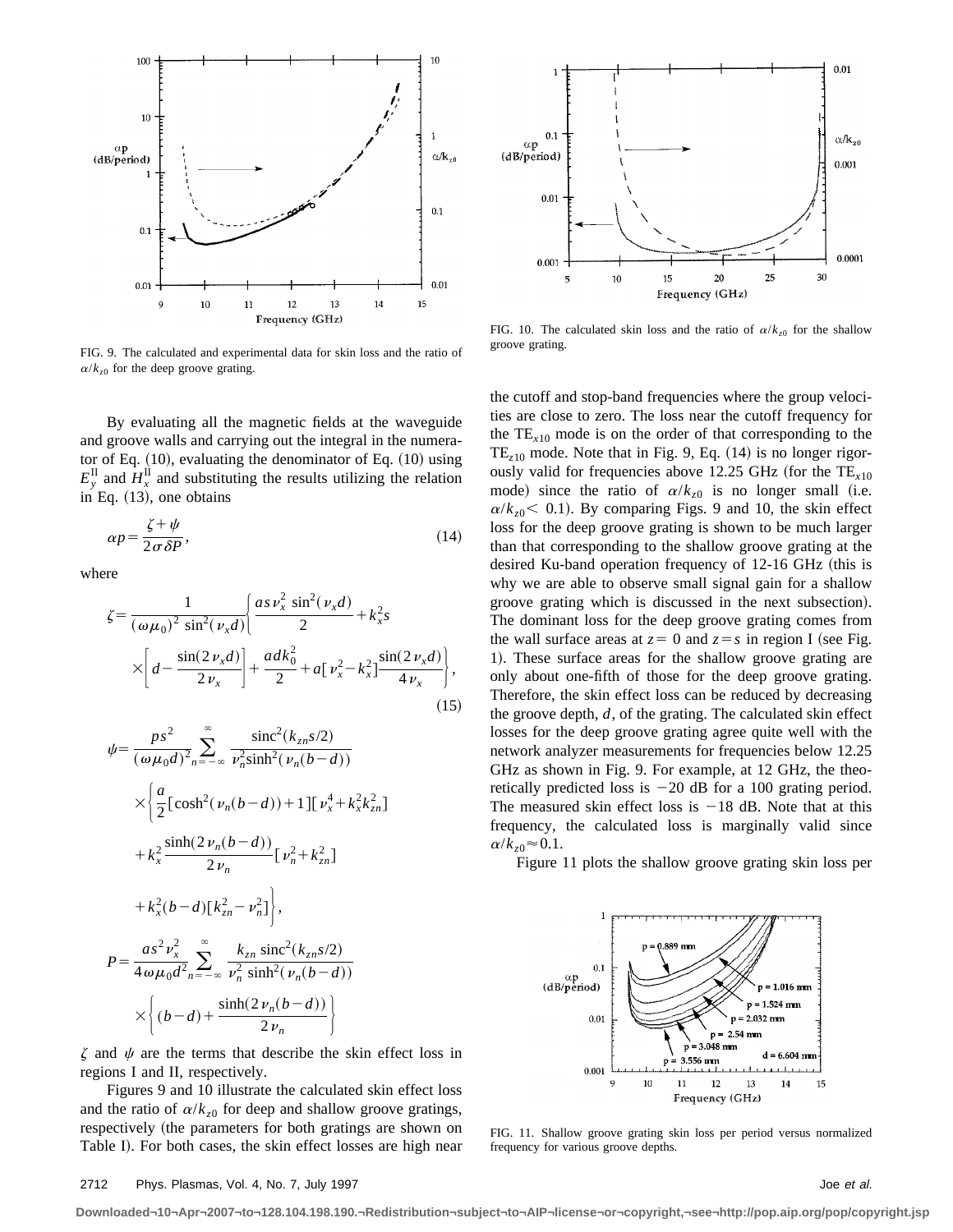

FIG. 12. Illustration of shallow groove backward wave mode tunability frequency range from 5 to 10 kV.

period versus frequency for various groove periods and a fixed groove depth  $(d=6.604$  mm) and a fixed  $s/p$  ratio  $(s/p=0.5)$ . As the grating period increases, the minimum value of the skin loss decreases. Figure 11 suggests that in order to keep the skin loss below a particular value at a given frequency, one should not exceed a certain *d*/*p*. For example, at 12 GHz, in order to keep the skin loss below 0.03 dB/period, one should not exceed  $d/p=2.6$ . In this case, the groove period must be larger than 100 mils or 2.54 mm.

## **C. Shallow groove configuration for backward wave amplification**

In the previous subsection, it has been shown that the shallow groove grating has low skin effect losses at the desired operation frequencies  $(12-16 \text{ GHz})$ . Therefore, we should expect to observe small-signal-gain in the backwardwave-mode regime for this grating configuration. From the dispersion relation shown in Fig. 12, it is obvious that this configuration has wideband tunability.

To experimentally verify this, we utilized the experimental configuration shown in Fig. 8. No input signal was coupled into the grating. The peak, incoherent spontaneous emission frequency response for various beam voltages were detected through the upstream loop. The results are plotted in Fig. 13 and are in good agreement with the theoretical tuning curve. This configuration is tunable from 10 to 14 GHz with low beam energies, in this case from 4 to 9 kV.

Using a similar experimental arrangement, the microwave excitation was coupled into the grating through the



FIG. 14. A typical gain/absorption trace during single particle gain measurements.

downstream loop and small signal gain for the backward wave was detected at the upstream loop. Typical scope traces observed during small signal gain measurements are illustrated in Fig. 14. These traces were taken when the beam was grazing over the grating surface of two 8.89 cm long shallow groove grating segments. Trace 1 is the beam current collected by the upstream smooth waveguide section. Trace 3 is the beam current collected by the grating surface and trace 2 is the beam current collected by the downstream smooth waveguide section. Trace 4 is the time average microwave signal detected by a negative voltage diode detector. The center frequency of the tuned-band-pass filter is tuned to 13.42 GHz. The transient response in traces 1, 2, and 3 are associated with the rise and fall at the electron gun cathode voltage pulse. The rise-time is about 10  $\mu$ s.

During the transient period, the beam voltage increases to finally reach a steady-state voltage, in this case 9.4 kV. Since the transient provides a voltage sweep, trace 4 should exhibit microwave energy absorption and gain at this frequency during the rise time. This is indeed the case. Trace 4 in Fig.  $14$  starts with a rise above the zero reference line (a decreased signal for the negative response voltage diode) and monotically becomes more negative until it reaches about 14 mV below the zero reference line. The curve above the zero reference line corresponds to microwave energy absorption by the electron beam and that below the zero reference line corresponds to microwave energy gain.

Classic experimental antisymmetric gain curves for 13.0 and 13.42 GHz are shown in Fig. 15. Normalized gain in this



FIG. 13. Shallow groove experimental tuning curve compared to theoretical one.



FIG. 15. Shallow groove single particle gain curves for 13 and 13.42 GHz.

Phys. Plasmas, Vol. 4, No. 7, July 1997 **Joe et al.** 2713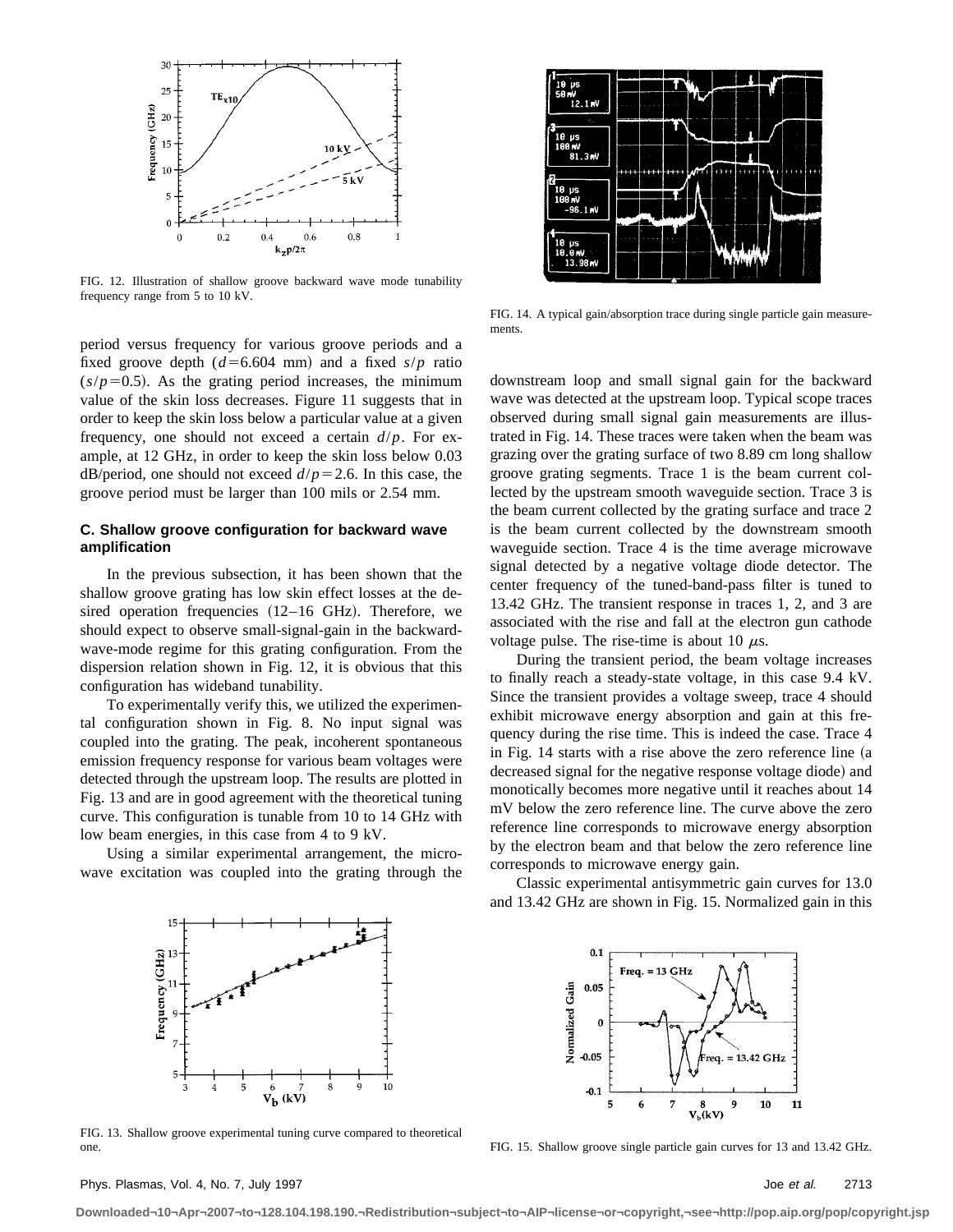

FIG. 16. Comparison between theoretical and experimental growth rates at 13.42 GHz.

figure is defined as  $(P_{out} - P_{in})/P_{in}$ . Every experimental point illustrated in this figure is obtained by averaging 50 waveforms whose shapes are similar to that of trace 4 shown in Fig. 14. Note that when  $\omega/v_e = k_{z0}$ , the normalized gain is actually close to zero. For the 13.0 and 13.42 GHz cases, this corresponds to 8 and 8.5 kV beam energies, respectively. For both cases, optimum gain occurs when the beam velocity is slightly greater than that at resonance, and the peak absorption occurs when the beam velocity is slightly less than that at resonance. In other words, the slow wave gains energy when it interacts with the slow space charge wave and loses energy when it interacts with the fast space charge wave.<sup>4</sup>

The theoretical growth rate<sup>4</sup> per groove period at  $13.42$ GHz for various axial velocity spreads has been compared with the experimental results. Three 8.89 cm segments of shallow groove gratings are utilized. The beam density used for calculations was  $32 \text{ A/cm}^2$  which is approximately equal to the beam density for the M707 electron gun at 10 kV. The comparison is illustrated in Fig. 16. Each experimental data point represented in the figure is obtained by averaging 50 shots. Let  $\Delta V_b$  be the beam voltage difference between  $V_b|_{\text{max.growth}}$  and  $V_b|_{\text{max.absorption}}$ . The figure shows that as  $v_{th}/v_0$  increases,  $\Delta V_b$  also increases. The experimental  $\Delta V_b$  is close to that corresponding to a 5% axial velocity spread. Also, the experimental maximum growth rate per period is very close to the 5% axial velocity spread maximum growth rate per period. This is consistent with the previous and recent beam spread measurements utilizing an energy analyzer and Faraday cup.12 The beam spread is due to various factors associated with magnetic beam optics including a sensitivity to alignment of the gun magnetic flux shield. During the experiment, we also searched for absolute instabilities by looking for gain without an input signal in the 12.8 to 14.2 GHz frequency range. However, no coherent absolute instabilities were observed. This is consistent with a 5% axial velocity spread.4

The growth rates calculated in Fig. 16 are for a sheetbeam configuration. The experimental growth rate obtained, however, is for a pencil-beam. The pencil beam growth rate



FIG. 17. Comparison between experimental and convoluted theoretical growth rates at 13.42 GHz.

differs from that of the sheet beam by a filling factor to the one-third power,  $F^{1/3}$ ,<sup>13</sup> in the high-gain-compton regime (this becomes  $F^{1/2}$  in the Raman regime and  $\overline{F}$  in the lowgain-Compton regime<sup>13</sup>).

For a 0.5 mm beam radius,  $F^{1/3}$  is approximately equal to 0.5. Therefore, the sheet-beam growth rate would be about twice the pencil-beam growth rate in the linear regime (it would be three times larger in the Raman regime and about ten times larger in the low-gain-Compton regime).

Figure 17 illustrates the comparison between experimental growth rate and the theoretical growth rate frequency response for a 5% axial velocity spread which is convoluted with a 70 MHz bandwidth Gaussian band-pass filter. The theoretical growth rate shown in this figure includes the high-gain-Compton regime filling factor and is compared with the experimental growth rate. The convolution changes the theoretical growth rate curve from a parabolic shape to a bell shape which is closer to that corresponding to the experimental curve. The experimental growth rate is little smaller than the theoretical growth rate. This is due to the fact that the device operation is in transition between the low-gain-Compton regime and high-gain-Compton regime. The device must satisfy the condition  $Ql^3 \ll 1$  and  $Q^{1/3} \gg \omega_p / v_0^{14}$  for operation in low gain and high-gain-Compton regimes, respectively. *Q* is a parameter which incorporates the coupling parameter  $\kappa$ , and the beam plasma frequency and axial velocity  $Q = \kappa(\omega_p / V_{oz})^2$ . For our case,  $Q=35$  cm<sup>-3</sup>,  $\omega_p/v_0=1.7$  cm<sup>-1</sup> and *l*=27 cm. Hence, the device marginally satisfies the high-gain-Compton regime. Corrections to the beam filling factor account for the factor of two difference between the theory and experiment.

Normalized gain versus the beam position with respect to the grating surface is plotted in Fig. 18. The gain is maximized when the beam is just grazing the grating surface and decays exponentially as the beam is moved away from the grating. This is expected since the magnitude of the  $E<sub>z</sub>$  field component of the slow wave which interacts with the beam decays exponentially away from the grating surface. The power decay rate is proportional to  $\exp^{-2\nu_0 y}$ , where y is the distance of the beam with respect to grating surface and  $v_0^2 = k_{z0}^2 - k_0^2 + k_x^2$ . At 8.8 kV, the frequency resonates at 13.54 GHz and at  $k_{z0}$  = 15.48 cm<sup>-1</sup>. The theoretically predicted *e*-folding distance for the coupling reduction due to beam-grating spacing is 1.1 mm which agrees very well with the experimental result shown in Fig. 18. When the beam is